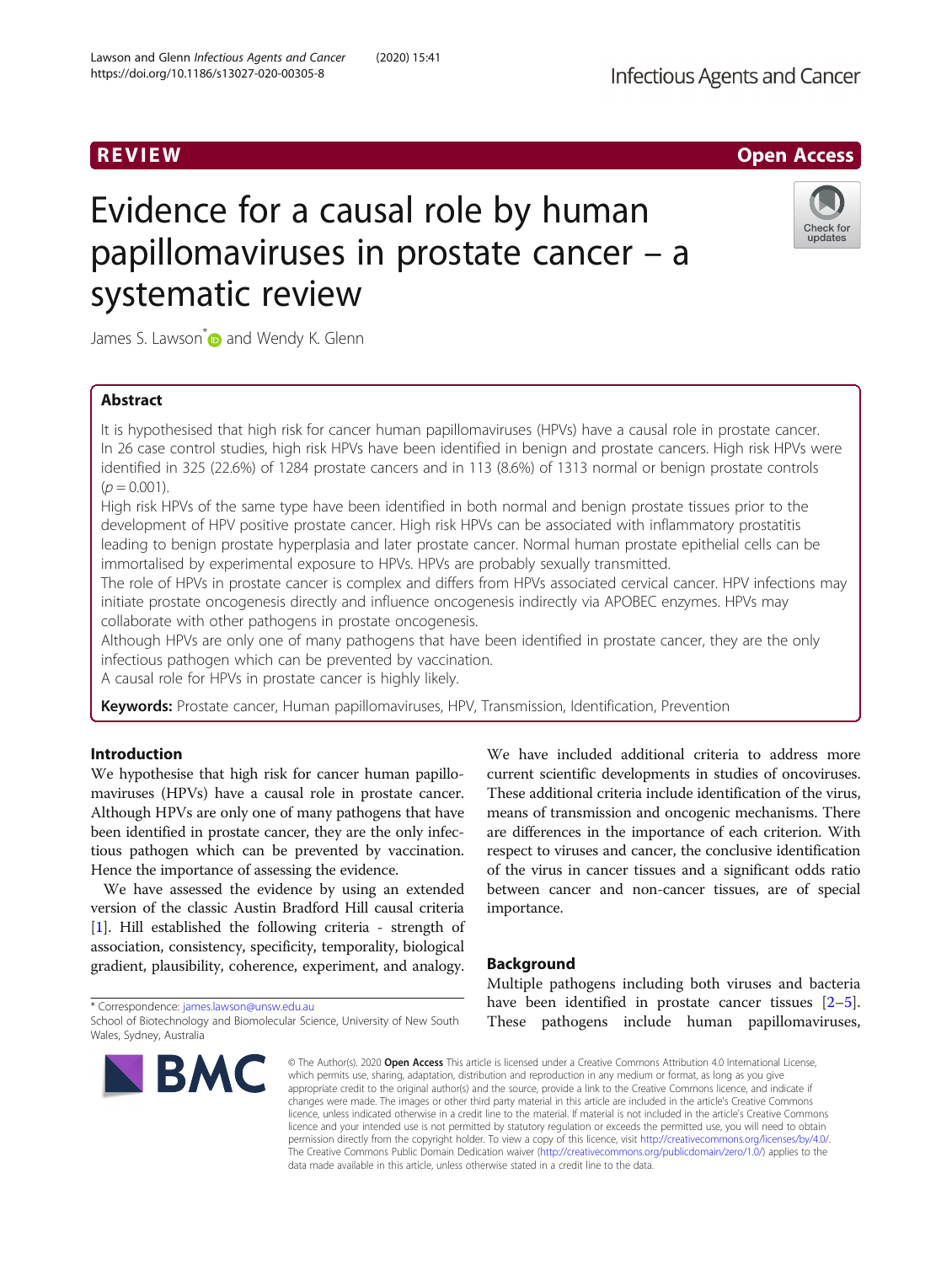Epstein Barr virus and commonly Propionibacterium acnes.

There have been several recent meta-analyses of HPVs and prostate cancer by Yang et al., Yin et al., Russo et al. and Moghoofi et al. [[6](#page-8-0)–[9](#page-8-0)]. In both the Russo et al. and Moghoofi et al. studies, data based on both prostate tissues and serum were combined. In our view this is not appropriate because serology identifies overall exposure to HPV infections but does not identify HPV infections of specific organs such as the prostate. The meta-analysis conducted by Yin et al. considered studies which compared the prevalence of high risk HPVs in prostate cancer tissues and benign and normal prostate tissues. The Yin et al. meta-analysis included 24 case control studies involving 971 prostate cancers and 1085 benign and normal prostate controls. There was an increased risk for HPV associated prostate cancer with an odds ratio of 2.27. This outcome was similar to Yang et al. [\[6](#page-8-0)]. The extended "Hill" causal criteria, were not considered in these 4 meta-analyses. We have not identified any reviews of the full range of causal criteria with respect to HPVs and prostate cancer.

Reports of the identification of HPVs in prostate cancer have been flowing since  $1990/1991$  [[10](#page-8-0)]. This was after the advent of PCR, a new scientific method of the time. Contamination has always been a problem and laboratories go to exceptional lengths to avoid it. Not all researchers could find the virus, probably due to the low copy number. The advancement of PCR and identification techniques in recent years have made reports more reliable. HPV has since been identified in 15 countries. In 2006 an alleged new virus, xenotropic murine leukemia virus XMRV, was thought to be involved in prostate cancer. It was later proved to be a laboratory contaminant [\[11](#page-8-0)].

There are differences between HPV associated cervical and HPV associated prostate cancers [[12\]](#page-8-0). The HPV viral load is extremely low in prostate cancers as compared to cervical cancer. Cervical cancer mainly involves squamous epithelial cells, prostate cancer mainly involves glandular epithelial cells (although both cancers can have changes in both types of cells).

# **Methods**

A systematic search of the scientific literature was conducted according to the methods used for the Preferred Reporting Items for Systematic Reviews and Metaanalysis guidelines -PRISMA [[13](#page-8-0)]. We specifically sought to locate studies which (i) identified HPVs in normal, benign and malignant prostate tissues, (ii) assessed the presence of HPV antibodies in serum of normal men and prostate cancer patients, (iii) compared the prevalence of HPVs in normal, benign and prostate cancers (case control studies), (iv) considered the outcome of prospective studies and in particular the presence of HPVs prior to the development of HPV positive prostate cancer, (v) investigated the capacity of HPVs to transform normal prostate cells into malignant cells (vi) investigated the HPV oncogenic mechanisms in prostate cancer and (vii) considered the potential means of HPV transmission. In addition we conducted an ecological study in which we compared the mortality of presumed HPV associated cervical cancer with prostate cancer mortality in the same countries.

The main source of publications cited in this review is PubMed Central from 1980 to 2020 using the search terms prostate cancer and human papillomavirus. The references listed in these publications were also reviewed.

# Identification of human papillomaviruses in prostate tissues

Confirmation of the identity of a pathogen is an essential causal criterion.

HPV DNA (approximately 8 k base pairs) is circular, double stranded and is surrounded by a protein capsid coat. Eight genes are organised into early [E] and late [L]. E1 and E2 are involved with genome replication, transcription, segregation, encapsulation and apoptosis regulation of the cell. E4 is involved with cell cycle arrest and virion assembly. E5 controls cell growth and differentiation and modulates the immune system. E6 inhibits apoptosis and regulates cell signalling. E7 is involved with cell cycle control. L1 and L2 contribute to viral assembly. A persistent infection (one that is not cleared by the immune system) of high risk HPVs, can increase the risk of cancer via HPV oncogenes E6 and E7 which inactivate p53 and pRB. The disease progression of latent infection in the basal epithelial layer of organs such as the cervix, progresses from low-grade lesions, to later invasive cancer. This can take several years to decades.

Using standard polymerase chain reaction (PCR) technology and later Southern blots, McNichol et al. were the first to identify HPVs in prostate tissues [\[10](#page-8-0)]. Their findings have been confirmed in over 25 studies conducted in many different countries. High risk HPVs have since been identified in normal, benign and malignant prostate tissues as shown in Table [1.](#page-2-0) Virtually all of these studies have been based on standard PCR. PCR is susceptible to contamination leading to false outcomes. For this reason investigations based on alternative methods are of value. High risk HPVs in the nuclei of prostate cancers have been identified by in situ PCR [[29\]](#page-8-0). In situ PCR is less liable to contamination than standard PCR. HPVs in prostate cancers have been identified by hybridisation methods [[15](#page-8-0), [38](#page-9-0)]. Oncogenic HPV E7 proteins have been identified in malignant prostate tissues [\[39](#page-9-0), [40\]](#page-9-0). Using massive gene sequencing Glenn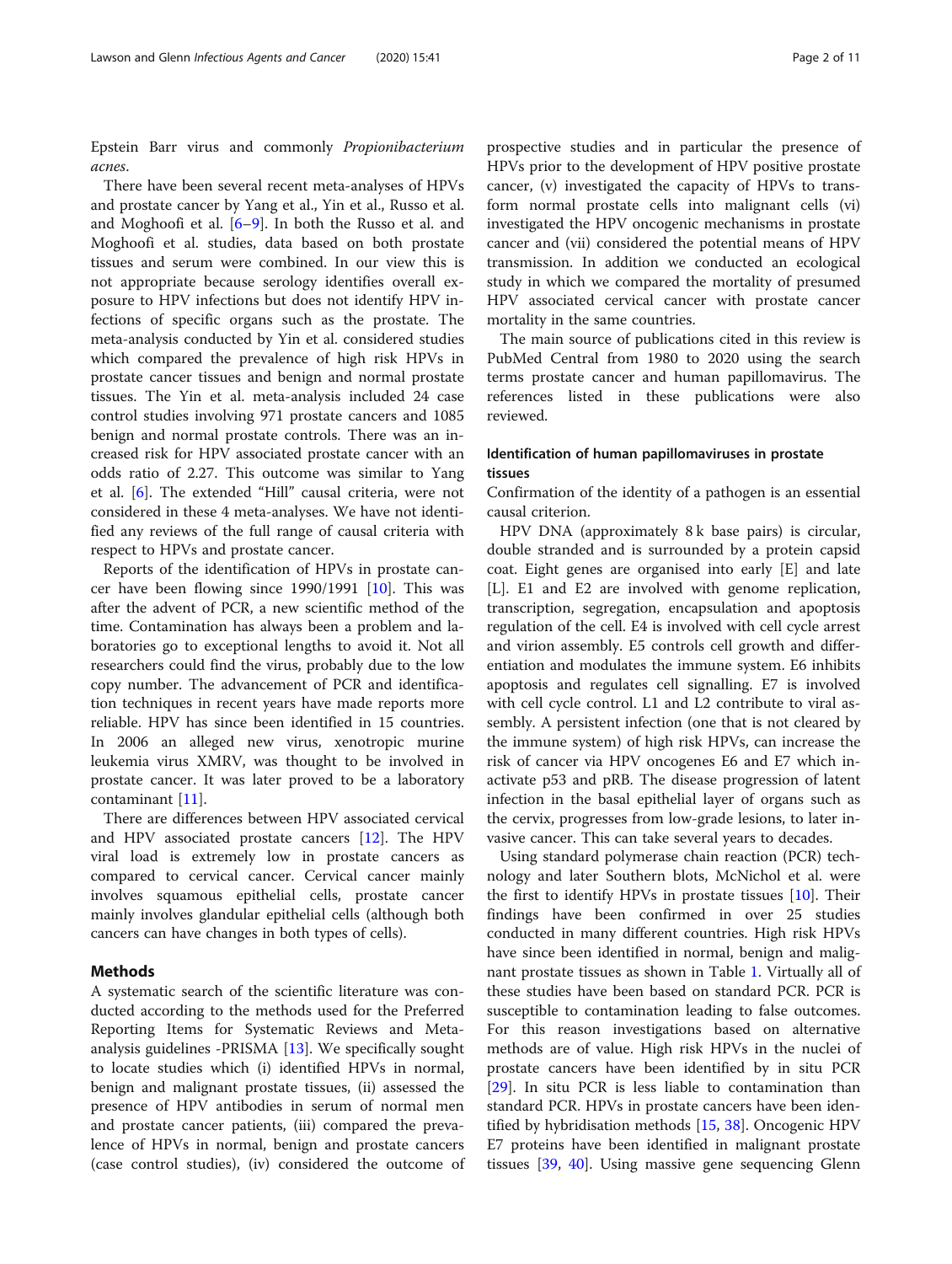| בוסאומנכי נואשפט על כסווכוסוא |           |                 |                                    |                        |                        |
|-------------------------------|-----------|-----------------|------------------------------------|------------------------|------------------------|
| Study                         | Country   | Prostate cancer | Prostate control                   | Main HPV types         | $P$ value              |
| McNichol 1991 [12]            | Canada    | 14/27 52%       | 1/5 20% normal<br>34/56 61% benign | 16,18                  | 0.396 ns<br>$0.690$ ns |
| Anwar 1992 [14]               | Japan     | 28/68 41%       | 0/10 0%                            | 16,18,33               | 0.221 ns               |
| Ibrahim 1992 [15]             | US        | 6/40 15%        | 2/29 7%                            | 16                     | 0.344 ns               |
| Rotola 1992 [16]              | Italy     | 6/8 75%         | 14/17 82%                          | 16                     | $0.0.815$ ns           |
| Dodd 1993 [17]                | Canada    | 3/7 43%         | 5/10 50%                           | 16                     | 0.0.841 ns             |
| Tu 1994 [18]                  | US        | 1/43            | 0/1                                | 16                     |                        |
| Moyret-Lalle 1995 [19]        | France    | 9/17 53%        | 7/22 32%                           | 16                     | 0.682 ns               |
| Wideroff 1996 [20]            | US        | 7/56 13%        | 4/42 10%                           | 16, 18, 31, 33, 45     | 0.654 ns               |
| Terris 1997 [21]              | US        | 10/53 19%       | 5/37 14% normal<br>7/21 33% benign | 16<br>16               | $0.571$ ns             |
| Serth 1999 [22]               | Germany   | 10/47 21%       | 1/37 3%                            | 16                     | 0.027s                 |
| Carozzi 2004 [23]             | Italy     | 6/24 25%        | 3/25 12%                           | 16,18,31               | 0.333 ns               |
| Leiros 2005 [24]              | Argentina | 15/41 37%       | 0/30 0%                            | 16                     | 0.011 s                |
| Silvestre 2009 [25]           | Brazil    | 2/65 3%         | 0/6 0%                             | 16                     |                        |
| Martinez-Fierro 2010 [26]     | Mexico    | 11/55 20%       | 4/75 5%                            | 33,45,52,58,66         | 0.020 s                |
| Aghakhani 2011 [27]           | Iran      | 10/104 10%      | 5/104 5%                           | 16,18                  | $0.213$ ns             |
| Chen 2011 [12]                | Australia | 7/51 14%        | 3/11 27%                           | 18                     | 0.367 ns               |
| Tachezy 2012 [28]             | Czech     | 1/51 2%         | 2/95 2%                            |                        |                        |
| Whitaker 2013 [29]            | Australia | 29/50 58%       | 8/50 16%                           | 18                     | 0.003 s                |
| Ghasemian 2013 [30]           | Iran      | 5/29 17%        | 8/167 5%                           |                        | 0.026 s                |
| Mokhtari 2013 [31]            | Iran      | 3/30 10%        | 1/90 1%                            |                        |                        |
| Michopoulou 2014 [32]         | Greece    | 8/50 16%        | 1/30 3%                            | 16, 18, 31             | $0.127$ ns             |
| Singh 2015 [33]               | India     | 36/95 38%       | 4/55 7%                            | 16,18                  | 0.001 s                |
| Huang 2016 [34]               | China     | 30/75 40%       | 9/73 12%                           |                        | 0.001 s                |
| Davila Rodriguez 2016 [35]    | Mexico    | 12/62 19%       | 1/25 4%                            | 18,51,52               | $0.104$ ns             |
| Atashafrooz 2016 [36]         | Iran      | 16/100 16%      | 2/100 2%                           | 16, 18, 31, 33, 54     | 0.002 s                |
| Medel Flores 2018 [37]        | Mexico    | 37/189 20%      | 16/167 10%                         | 16, 18, 31, 33, 52, 58 | 0.014 s                |

<span id="page-2-0"></span>Table 1 Identification of high risk human papilloma viruses in prostate cancer. Case control studies with normal and benign prostate tissues as controls

 $p = 0.05$ . s = significant. ns = not significant

et al. identified high risk HPV types 16 and 18 in 12 of 502 invasive prostate cancers from The Cancer Genome Atlas [\[40](#page-9-0)]. Accordingly, it can be confirmed that high risk HPVs are present in normal, benign and malignant prostate tissues.

# Strength and consistency of association between HPVs and prostate cancer

Consistency is considered to be an important causal criteria.

# Case control studies

All published case control studies have been included. Therefore there is no selection bias. All studies which identified HPVs used PCR. The results are listed in Table 1. Studies in which high risk HPVs were not identified in prostate cancer tissues have also been included in Table 1. Twenty six case control studies were identified in which the prevalence of high risk HPVs in prostate cancers were compared to the prevalence in normal or benign prostate tissues. High risk HPVs were identified in 325 (22.6%) of 1437 prostate cancers and in 113 (8.6%) of 1313 normal or benign prostate controls  $(p = 0.001)$ . Only one of the ten studies conducted before the year 2000 demonstrated a statistically significant difference between HPV positive benign and prostate cancer (94 of 366 prostate cancers [25.7%] and 80 of 287 benign prostate controls [27.9%] Compared to nine of 13 studies conducted after 2000 with 231 HPV positive of 1071 prostate cancers [21.6%] and 74 HPV positive of 1103 benign prostate controls [6.7%]). This reflects the increased quality of PCR analyses post 2000. These data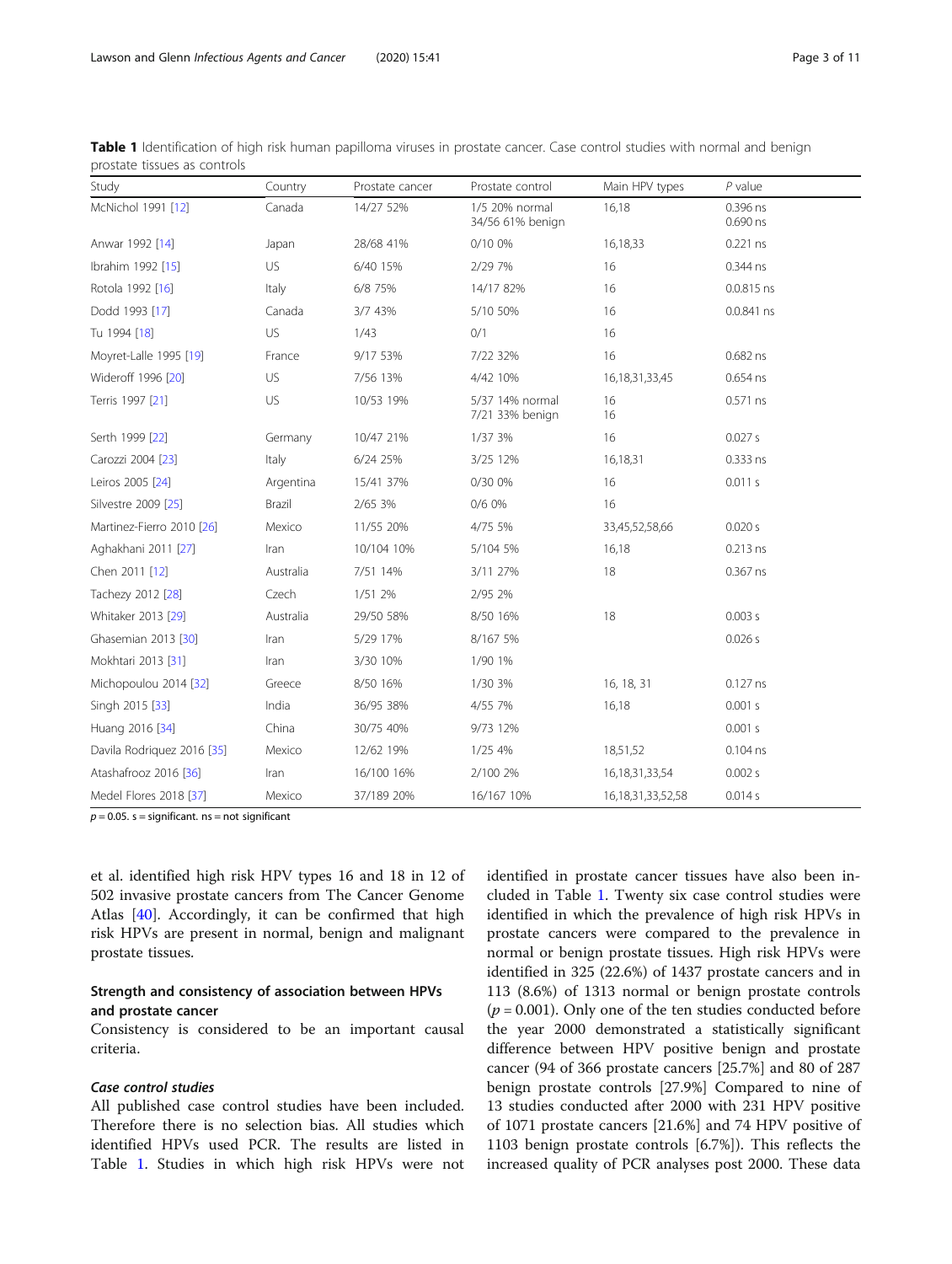HPV types 16 and 18 which are known to be high risk for cancer, were the most commonly identified HPV types in these studies. However, in a number of studies these were the only HPV types sought to be identified by PCR primers.

The DNA sequence regions used in studies to identify HPV in prostate tissues are shown in Supplementary Table [2](#page-7-0). There are predominantly two regions found by PCR namely L1, E6 / E7. The L1 region detects many different HPVs, the identity of which can be determined by hybridisation, line blots or sequencing or by using HPV kits. The L1 region is associated with viral assembly and not oncogenicity. The HPV E6 and E7 PCR primers can demonstrate that high risk for cancer HPV is present in prostate cancer or benign prostate tissues and is capable of producing oncogenic proteins.

Because of the conflicting outcomes of studies conducted in the same populations with both positive and negative identification of HPVs, the negative HPV identification may to be due to inadequate laboratory techniques. There are several reasons why research groups may have experienced difficulties when using PCR techniques for the identification of HPV gene sequences, (i) not all HPV PCR primers identify HPVs in prostate cancer, (ii) there is a low HPV viral load in prostate cancers as compared to the viral load in cervical cancer, (iii) fresh frozen samples give more consistent results than formalin fixed samples [\[21](#page-8-0)]. (iv) formalin fixed paraffin embedded DNA, after extraction, cannot always give a result if the PCR product is over 200 bp. The MY11/ MY9 primers from the L1 gene produce a 450 bp fragment [[49\]](#page-9-0).

# In situ PCR

In situ PCR is conducted using formalin fixed tissue sections placed on glass slides. The risk of contamination is much less than standard liquid PCR. Using this method Whitaker et al. [\[29](#page-8-0)] identified high risk HPVs in 58% of 50 prostate cancers as compared to 16% of 50 benign prostate and 26% of normal prostate controls ( $p = 0.001$ ). These outcomes were confirmed by standard PCR.

# Immunohistochemistry

Oncogenic HPV E7 proteins have been identified by immunohistochemistry in 23 (82%) of 28 benign prostate specimens and 8 (29%) of 28 prostate cancers ( $p = 0.024$ ) [[39\]](#page-9-0). Using the same methods, this confirmed the identification of HPV E7 protein in 112 (75%) of 150 prostate cancers by Pascale et al. [\[39](#page-9-0)]. The high prevalence of HPV protein in benign prostate tissues suggests that HPV oncogenic influences may occur early in HPV associated prostate oncogenesis.

#### Whole genome sequencing

There are difficulties with the use of whole genome sequencing for the identification of HPVs in prostate cancer. HPV sequences were identified in only 2 of over 500 prostate cancer specimens from The Cancer Genome Atlas (TCGA) by Tang et al. as compared to the frequent identification by PCR techniques of HPV gene sequences in up to 75% of prostate cancers [\[50](#page-9-0)]. On the other hand, Glenn et al. used whole genome sequencing on the same TCGA data based on the same prostate cancer specimens and identified HPV types 16 and 18 in 17 of 503 prostate cancer specimens [[40](#page-9-0)]. Despite the low identification of high risk HPVs in the TCGA prostate cancer series, the outcomes confirm their identification by PCR and immunohistochemistry [[40\]](#page-9-0). The reasons for the low identification of HPVs by whole genome sequencing have been considered by Vinner et al. who have shown that these techniques are unlikely to detect viruses with very low concentrations in cancers as compared to amplification techniques such as PCR [[51](#page-9-0)]. Vinner et al. argue that despite the enormous data output from massive parallel sequencing, viral DNA in a clinical sample typically constitutes a proportion of host DNA that is too small to be detected [\[51](#page-9-0)]. In addition viruses need to be integrated into the host genome to enable identification by massive parallel sequencing.

# Serology

All published studies based on serology have been included. Therefore there is no selection bias. In 14 different studies HPV antibodies were identified in the serum of 1019 (20%) of 5149 men with prostate cancer as compared to 1546 (20%) of 7794 normal controls (Table [2](#page-4-0)). Overall, there is no difference between the prevalence of HPV antibodies in the sera of men with or without prostate cancer. The prevalence of HPV antibodies is present in up to 68% of the serum of both men with prostate cancer and normal controls (Table [2](#page-4-0)). Although there are statistically significant differences in many of these studies between the prevalence of HPV antibodies in the serum of patients with prostate cancer as compared to normal controls, these differences are very small. This is in contrast to the prevalence of HPV serum antibodies in patients with HPV associated cervical cancer which are much higher than in normal controls [[65\]](#page-9-0).

Of the 15 serology studies in Table [2](#page-4-0), only Chen et al. [[12\]](#page-8-0) and Tachezy et al. [\[28\]](#page-8-0) used PCR on prostate cancer tissues. The PCR was not matched with the serology in either study.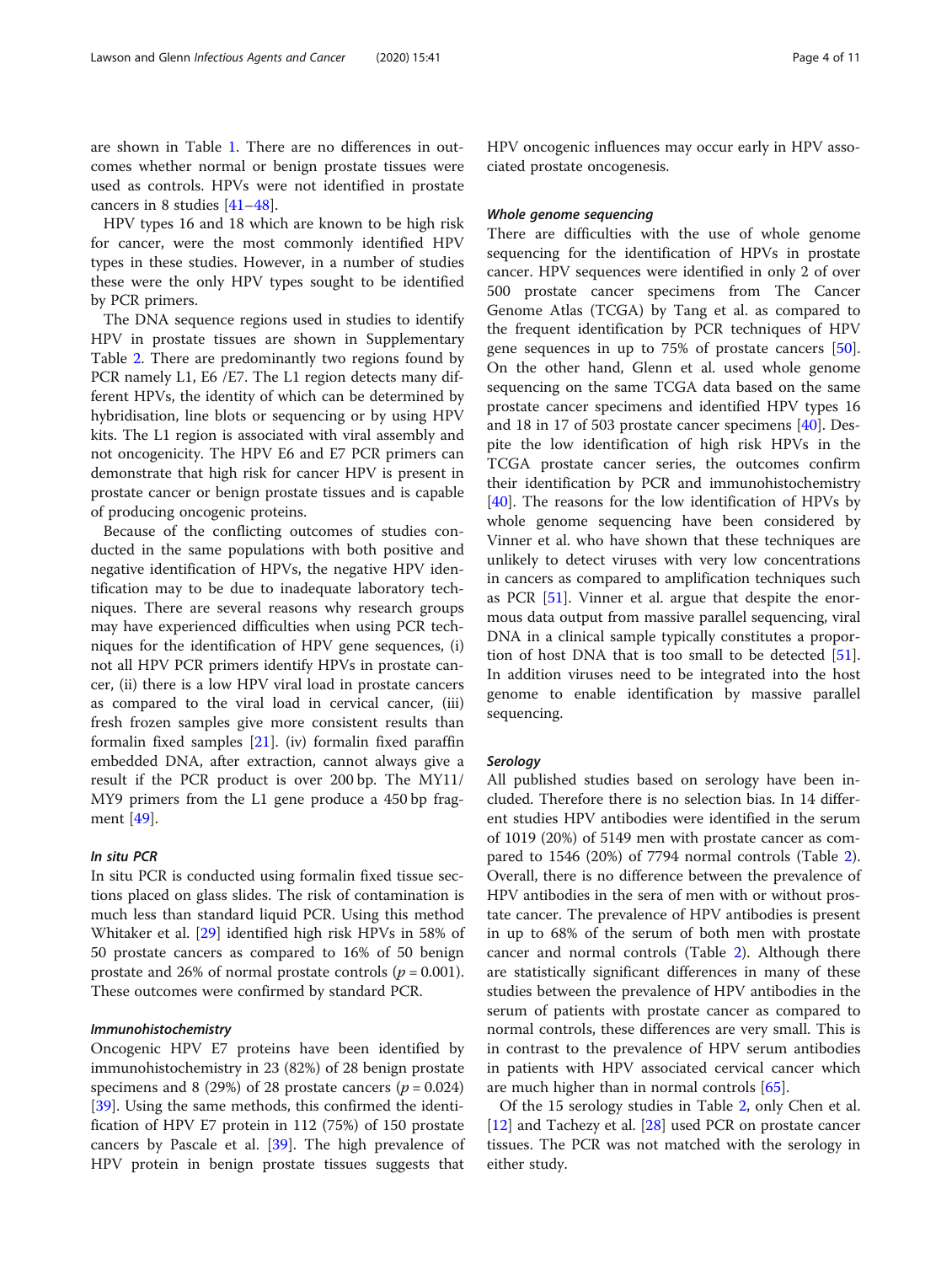<span id="page-4-0"></span>Table 2 Identification of antibodies to high risk human papilloma viruses in prostate cancer. Case control serological studies with normal sera as controls

| Study                | Country      | Prostate cancer | Controls     | Main HPV types         | P value     |
|----------------------|--------------|-----------------|--------------|------------------------|-------------|
| Dillner 1998 [52]    | Finland      | 21/165 13%      | 36/290 12%   | 16,18,33               | $0.865$ ns  |
| Hisada 2000 [53]     | US           | 20/48 42%       | 19/63 30%    | 16                     | $0.253$ ns  |
| Hayes 2000 [54]      | US           | 19/276 7%       | 15/295 5%    | 16                     | 0.393 ns    |
| Rosenblatt 2003 [55] | US           | 81/642 13%      | 64/570 11%   | 16,18                  | 0.347 ns    |
| Adami 2003 [56]      | Sweden       | 69/238 29%      | 48/210 23%   | 16,18,33               | $0.212$ ns  |
| Korodi 2005 [57]     | Sweden       | 107/799 13%     | 363/2596 14% | 16,18,33               | 0.482 ns    |
| Sutcliffe 2007 [58]  | US.          | 107/584 18%     | 114/577 20%  | 16,18,33               | $0.696$ ns  |
| Sitas 2007 [59]      | South Africa | 139/205 68%     | 390/673 58%  | 16                     | 0.001 s     |
| Huang 2008 [60]      | US           | 154/868 18%     | 310/1283 24% | 16,18                  | $-0.002 s$  |
| Dennis 2009 [61]     | US           | 50/267 19%      | 45/267 17%   |                        | $0.637$ ns  |
| Sutcliffe 2010 [62]  | US           | 23/616 4%       | 22/616 4%    | 16,18,31               | $0.686$ ns  |
| Chen 2011 [12]       | Australia    | 29/53 55%       | 41/104 39%   | 16, 18, 31, 33, 52, 58 | $0.131$ ns  |
| Hrbacek 2011 [63]    | Czech        | 167/316 53%     | 69/101 68%   | 16, 18, 31, 33         | $-0.161$ ns |
| Tachezy 2012 [28]    | Czech        | 14/50 28%       | 37/173 22%   | 16, 18, 31, 33         | $0.445$ ns  |
| Zhao 2017 [64]       | China        | 48/75 64%       | 14/80 17.5%  | 16                     | 0.001 s     |

s = significant at  $p = 0.05$ . ns = not significant

Zhao et al. have used a new technique "seroscreening by microarray" to identify HPV antibodies in serum samples [[64](#page-9-0)]. They identified HPV type 16 antibodies in 48 (64%) of 75 serum samples from men with prostate cancer and 14 (17.5%) of 80 normal controls ( $p = 0.001$ ).

The implication of these observations is not clear because serology identifies overall exposure to HPV infections but does not identify HPV infections of specific organs such as the prostate.

#### Prospective studies

Glenn et al. identified high risk HPVs in benign prostate tissues from patients who 1 to 10 years later developed HPV positive prostate cancer of the same type [[40\]](#page-9-0). The same HPV types were present in both the benign and subsequent prostate cancers in 9 sets of specimens.

These findings can be interpreted as evidence of persistent infection of the prostate by HPVs.

#### Transmission

Information about transmission of a pathogen can be a helpful causal criteria. This information can also be used to develop preventive strategies.

Sexually transmitted human papillomavirus infections increase the risk of prostate cancer by up to 40% [\[66](#page-9-0)]. HPV DNA is detectable in urine of a high proportion of the sexually active British population [\[67](#page-9-0)]. In both genders, high risk HPV is strongly associated with sexual behaviour. The most likely transmission of HPVs is during sexual activities by cell surface to surface contact.

Based on a meta-analysis of 31 studies conducted in a wide range of countries, high risk HPVs are present in semen in approximately 10% of the general population [[68\]](#page-9-0). HPV 16 is the most common type in semen. As HPV 16 is also the most common type identified in prostate cancers it is likely that HPVs can be transmitted from semen to the prostate.

There is recent evidence that HPVs can be transmitted throughout the body via circulating extra – cellular vesicles [[69,](#page-9-0) [70\]](#page-9-0). Extra – cellular vesicles are released from different types of tissue, cells and biological fluids and contain nucleic acids, proteins, non-coding RNAs and viral nucleic acids. Exosomes and extracellular vesicles have been implicated in HPV transmission and carcinogenesis [\[69](#page-9-0)]. HPV's can also be distributed throughout the body in circulating blood. Gupta et al. have shown that in healthy blood donors from Qatar, (98% of which were male) 47% had high risk HPV's [[71](#page-9-0)].

#### Epidemiology

High risk HPV infections are associated with up to 99% of cervical cancers. As both cervical and prostate cancer are associated with HPV sexually transmitted infections, it is relevant that there is a positive correlation between cervical cancer mortality and prostate cancer mortality. High cervical cancer mortality rates are correlated with high prostate cancer mortality rates. Low cervical cancer mortality rates are correlated with low prostate cancer mortality rates. This is shown for selected countries in Table [3.](#page-5-0) This is also shown for the 77 countries for which data is available in Supplementary Table [1.](#page-7-0) The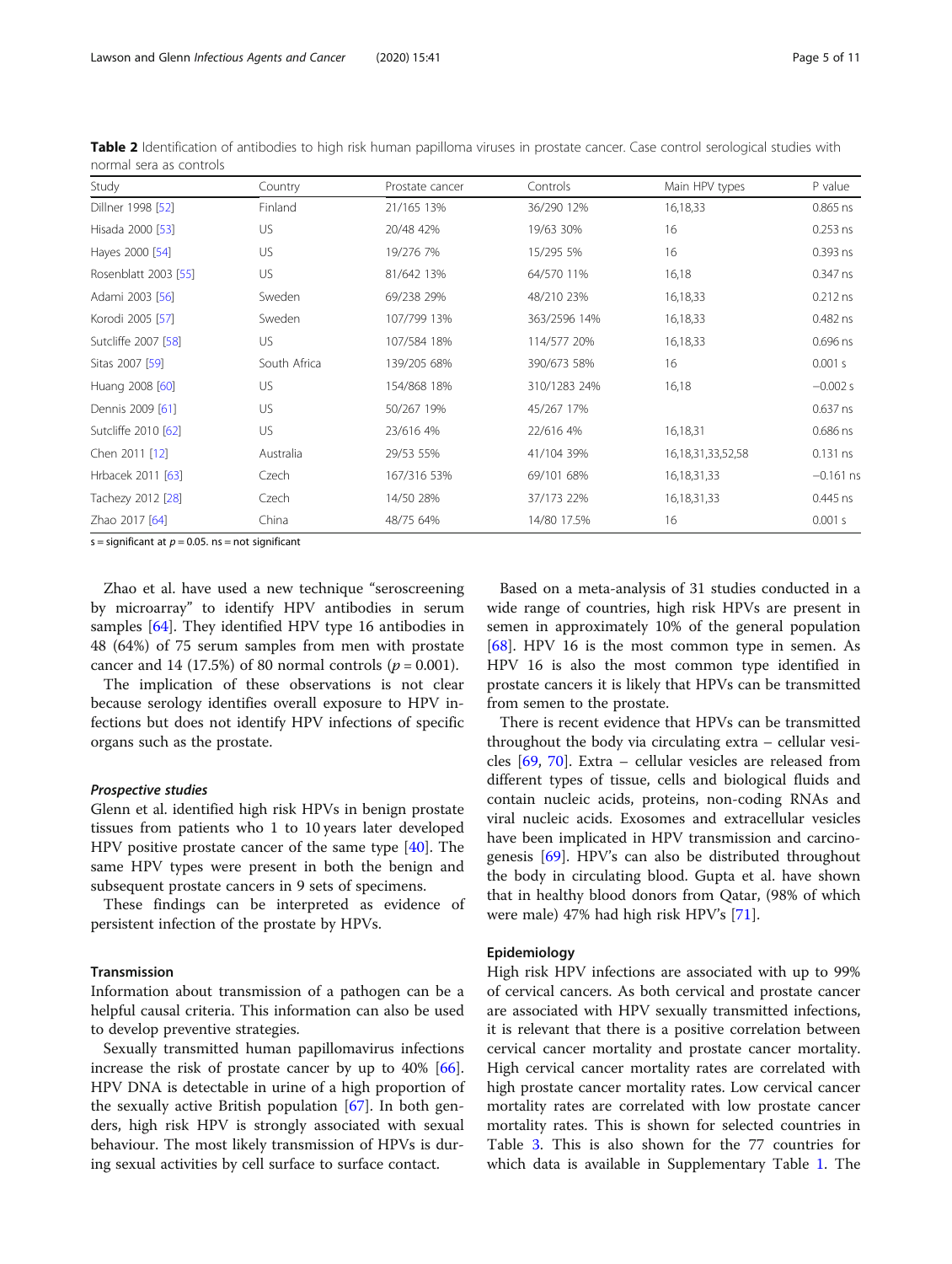<span id="page-5-0"></span>Table 3 Cervical cancer and prostate cancer death rates per 100,000 population age adjusted for 16 selected countries 2015–2018. Cervical and prostate cancer death rates correlate. Source: World Health Organisation International Agency for Research on Cancer 2019

| Country               | Cervical cancer | Prostate cancer |
|-----------------------|-----------------|-----------------|
| South Korea           | 1.9             | 4.5             |
| China Hong Kong       | 1.9             | 4.5             |
| Japan                 | 2.0             | 4.8             |
| Italy                 | 0.7             | 7.4             |
| United States America | 1.7             | 8.4             |
| France                | 1.3             | 9.1             |
| Germany               | 1.8             | 11.3            |
| Australia             | 1.2             | 11.4            |
| Brazil                | 4.5             | 14.5            |
| Chile                 | 4.6             | 15.2            |
| South Africa          | 12.2            | 18.3            |
| Suriname              | 12.4            | 19.6            |
| Venezuela             | 9.3             | 20.3            |
| Cuba                  | 5.0             | 23.7            |
| Barbados              | 10.5            | 34.5            |
| Trinidad Tobago       | 8.5             | 37.8            |

correlation is statistically significant ( $p = 0.001$ ). These data are associations and do not offer conclusive evidence that HPVs are causal in prostate cancer. The data is however, compatible with the hypothesis that HPVs may have a causal role in prostate cancer.

This is illustrated by the South African experience. Among South African men HPV antibody levels are very high in the serum from men with prostate cancer (68%) and in benign prostate controls (58%) [\[59](#page-9-0)]. The mortality rates of both cervical and prostate cancer in South Africa are high (cervical cancer 12.2, prostate cancer 18.3 per 100,000 of the South African population as compared to 1.9 and 4.5 respectively for the South Korean population - Table 3). The likely explanation is that high levels of unprotected sexual activity in South Africa has led to high levels of sexually transmitted infections which include high risk HPVs.

#### Transformation and causal mechanisms

Information about transformation and causal mechanisms have been added to the original Hill causal criteria.

Exposure of cultured normal and benign prostate epithelial cells to HPV 16 and 18 induces immortalisation of these cells [\[72](#page-9-0)–[75\]](#page-9-0). Schutze et al. have experimentally demonstrated the immortalisation capacity of 11 different HPV types [[76](#page-9-0)]. This capacity varies according to the HPV type. This immortalisation, seen initially in cervical cells, is not confined to prostate epithelial cells. Oral epithelial cells, human embryonic fibroblasts and primary human keratinocytes can also be immortalised.

The joint action of E6 and E7 oncoproteins target cellular pathways which involve cell cycle control and apoptosis and thus enable cell proliferation. Upon integration these genes drive cellular immortalisation. E5 can cooperate with E6 and E7 enhancing transformation activity in precancerous lesions [[77](#page-10-0)].

Immortalised benign prostate cultured cells can acquire neoplastic properties when further exposed to other viruses, such as the murine sarcoma virus and also components of HPVs such as lipopolysaccharides [[72,](#page-9-0) [77](#page-10-0)].

The oncogenic influences of high risk HPVs in prostate cancer may be both direct and indirect. The evidence for a direct role of HPVs in prostate cancer includes the presence of HPV related koilocytes in both benign and malignant prostate cancer tissues [[29](#page-8-0), [37](#page-9-0)]. Koilocytes are large cells with perinuclear halos. HPV associated koilocytes are associated with the activity of low and high risk HPV E5 and E6 proteins [[78\]](#page-10-0). The appearance of koilocytes is an early sign of HPV infections and early oncogenesis of the cervix. Glenn et al. have shown that the oncogenic protein HPV E7 is strongly expressed in HPV positive benign prostate tissues but 1 to 11 years later are weakly or not expressed in HPV positive prostate cancer tissues in the same patients  $[40]$  $[40]$ . These observations suggest that HPVs may have early but not necessarily continuing direct oncogenic influences on prostate tissues.

The evidence for an indirect role of HPVs in prostate cancer is the observation that the incidence of prostate cancer falls by up to 30% in immunocompromised men whereas the incidence of cervical cancer increases threefold in immunocompromised women [[79\]](#page-10-0). These incidence patterns are similar when the immunocompromise is due to either human immunodeficiency disease or transplantation. Grulich and Vladich argue that these observations indicate that infections do not have a role in prostate cancer. In our view this is not correct as HPV oncogenic influences may be indirect [[79\]](#page-10-0). This view is based on evidence that HPV infections can inhibit the protective role of APOBEC enzymes [\[80,](#page-10-0) [81](#page-10-0)]. These enzymes have evolved as protection from viral infections. Significant APOBEC mutations have been observed in prostate cancers [\[82](#page-10-0)].

The changed characteristics of APOBEC3B reduces its protective effects against oncogenic viruses [\[83](#page-10-0)]. The main mechanism with respect to HPVs and prostate cancer is probably indirect and involves the influence of HPVs on enzymes such as APOBEC3B which usually help protect against the harmful effect of viruses [[80](#page-10-0),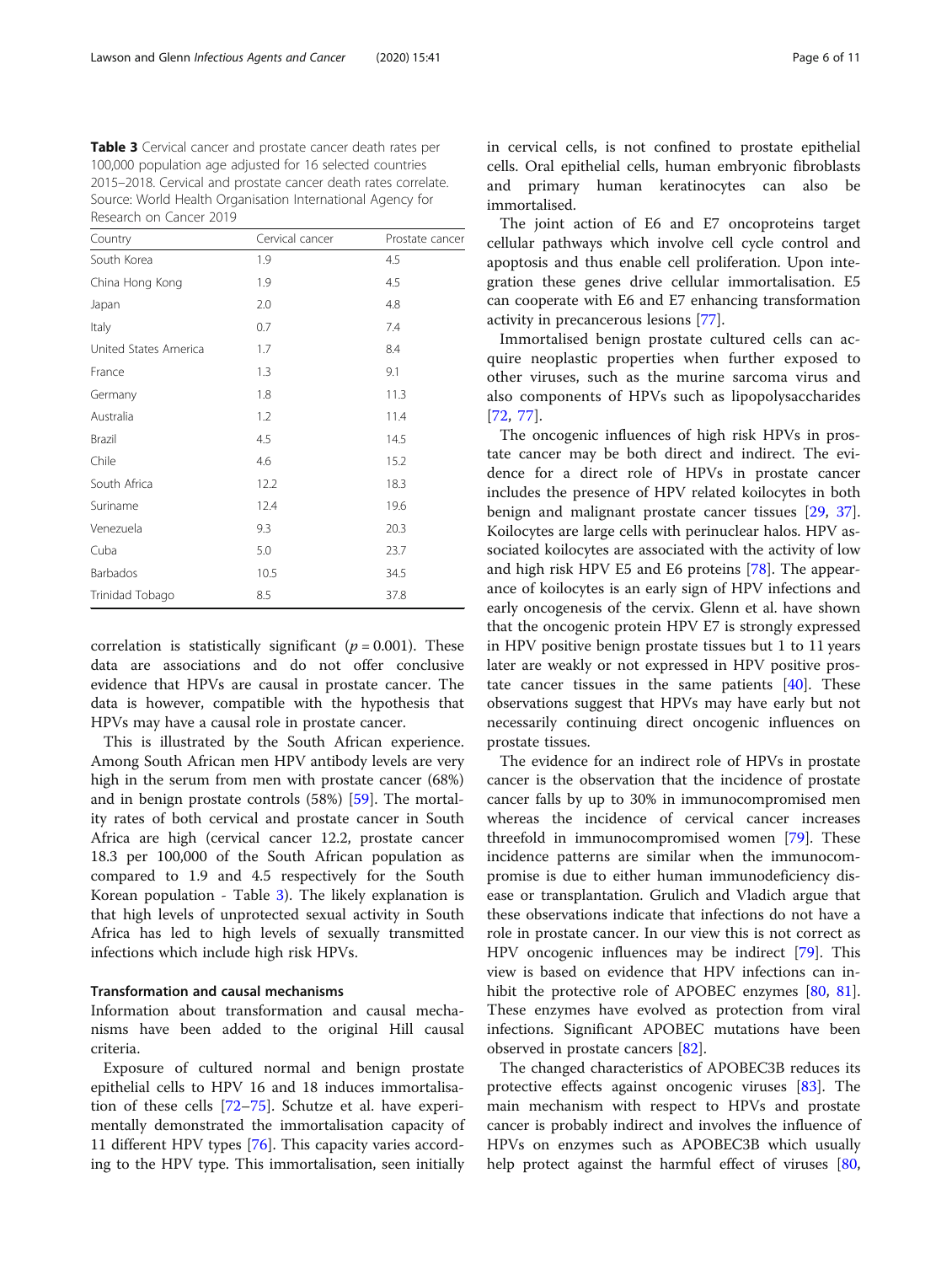[81\]](#page-10-0). After HPV viral DNA integration, mutations in APOBEC3B can lead to host genome instability and then to cancer progression [\[80](#page-10-0), [81](#page-10-0)]. A further complexity is the apparent collaboration between HPVs and EBV and the adverse influence of EBVs on the integrity of APO-BEC 52]. Epstein Barr virus has been identified in prostate cancer [[29\]](#page-8-0). Gupta et al. has also identified EBV (61%) in the blood of healthy donors [\[71](#page-9-0)].

#### Specificity

This original Hill criteria has lapsed because it is now known that specific pathogens can infect multiple organs. Infections with high risk HPVs identified in multiple organs is a good example.

High risk HPVs have causal roles in both cervical cancer and head and neck cancers. High risk HPVs have also been identified in a wide range of cancers including breast, anal, penile, vulva, vaginal, and colorectal cancer [[84,](#page-10-0) [85](#page-10-0)]. Accordingly HPVs are not specific for prostate cancer.

#### **Temporality**

HPV infection and later development of the same virus positive prostate cancer in the same patient. This is a valuable Hill causal criteria.

High risk HPVs are present in benign prostate tissues prior to the development of the same type HPV positive prostate cancer in the same patients [[40\]](#page-9-0). Dodd et al. have demonstrated that HPV E6/E7 viral gene transcripts can be present in both benign and malignant prostate tissues [\[17\]](#page-8-0). In addition as shown in Table [1](#page-2-0) high risk HPVs have been identified in benign prostate tissues as well as prostate cancers in many studies.

As referred to above, there is a significantly higher expression of HPV E7 oncoproteins in benign prostate tissues as compared to late prostate cancer that subsequently developed in the same patients [[40\]](#page-9-0). This observation suggests that HPV oncogenic activity is an early phenomenon in a majority of prostate oncogenesis.

#### Biological gradient

This original Hill criteria implied that an increased pathogen load should lead to increased pathology. This is not an important criteria as it is now known that with progression of cancer, the physiology of cells can break down and the pathogen load may decrease or even disappear.

On the other hand in a study of Japanese men with prostate cancer, Anwar et al. observed an increased prevalence of HPV infections in advanced stages of prostate cancer  $[14]$  $[14]$  $[14]$ . In a more recent study of Indian men with prostate cancer, Singh et al. observed a significant increase in prevalence of HPV infections in late stage

prostate cancers as compared to benign and early stage prostate cancer tissues [\[33\]](#page-9-0).

#### Plausibility, analogy

This original Hill criteria remains useful because it is now known that an infectious pathogen may attack multiple organs. Therefore if there is evidence of HPV associated oncogenicity as is the case of HPV and cervical cancer, it is plausible that HPVs can initiate oncogenicity in other organs. Accordingly it is plausible that HPVs may have an oncogenic capacity to cause prostate cancers.

# Multiple pathogenic agents

As outlined above, multiple pathogens including both viruses and bacteria have been identified in prostate cancer tissues  $[2-4, 29]$  $[2-4, 29]$  $[2-4, 29]$  $[2-4, 29]$  $[2-4, 29]$  $[2-4, 29]$  $[2-4, 29]$ . These pathogens include human papillomaviruses, Epstein Barr virus and commonly Propionibacterium acnes. HPV and Epstein Barr viruses can co-exist on normal, benign and malignant prostate tissues [\[29\]](#page-8-0). There is experimental evidence that Epstein Barr virus can enhance the oncogenicity of HPVs [[86\]](#page-10-0).

# Human papillomavirus, prostatitis, benign prostate hyperplasia, prostate cancer

Based on meta-analyses of 21 studies by Zhang et al., there is a correlation and enhanced risk between prostatitis leading to benign prostate hyperplasia and finally prostate cancer [\[87](#page-10-0)]. Multiple pathogenic organisms including high risk HPVs have been identified in prostatic secretions and semen of patients with prostatitis [[88](#page-10-0)–[91](#page-10-0)]. The biology underlying inflammation and cancer is complex particularly if infectious agents such as HPVs are involved. Benign prostate tissues cannot be considered as normal and inflammatory prostatitis may develop into benign prostate hyperplasia and prostate cancer. These issues are further complicated because of the adverse influences of HPVs on the antiviral role of the APOBEC family of enzymes.

# Prevention

There are three preventative vaccines against HPV infections, Cervarix®. protects against HPV 16 and 18, Gardasil® protects against HPV 16,18, 6 and 11, Gardasil® 9 protects against HPV 6,11,16,18, 31,33,45,52,and 58. (HPVs 6 and 11 cause genital warts) Gardasil and Cervarix, have been widely used during the past decade [[92\]](#page-10-0), but Gardasil<sup>®</sup> 9 is the current choice.. These vaccines have been shown to be both effective and safe. Their early use was mainly in young girls to prevent cervical cancer. Their use has been recommended to boys to prevent genital warts and penile cancer. It is not known how long HPV vaccines administered to young males can remain effective. This is relevant to prostate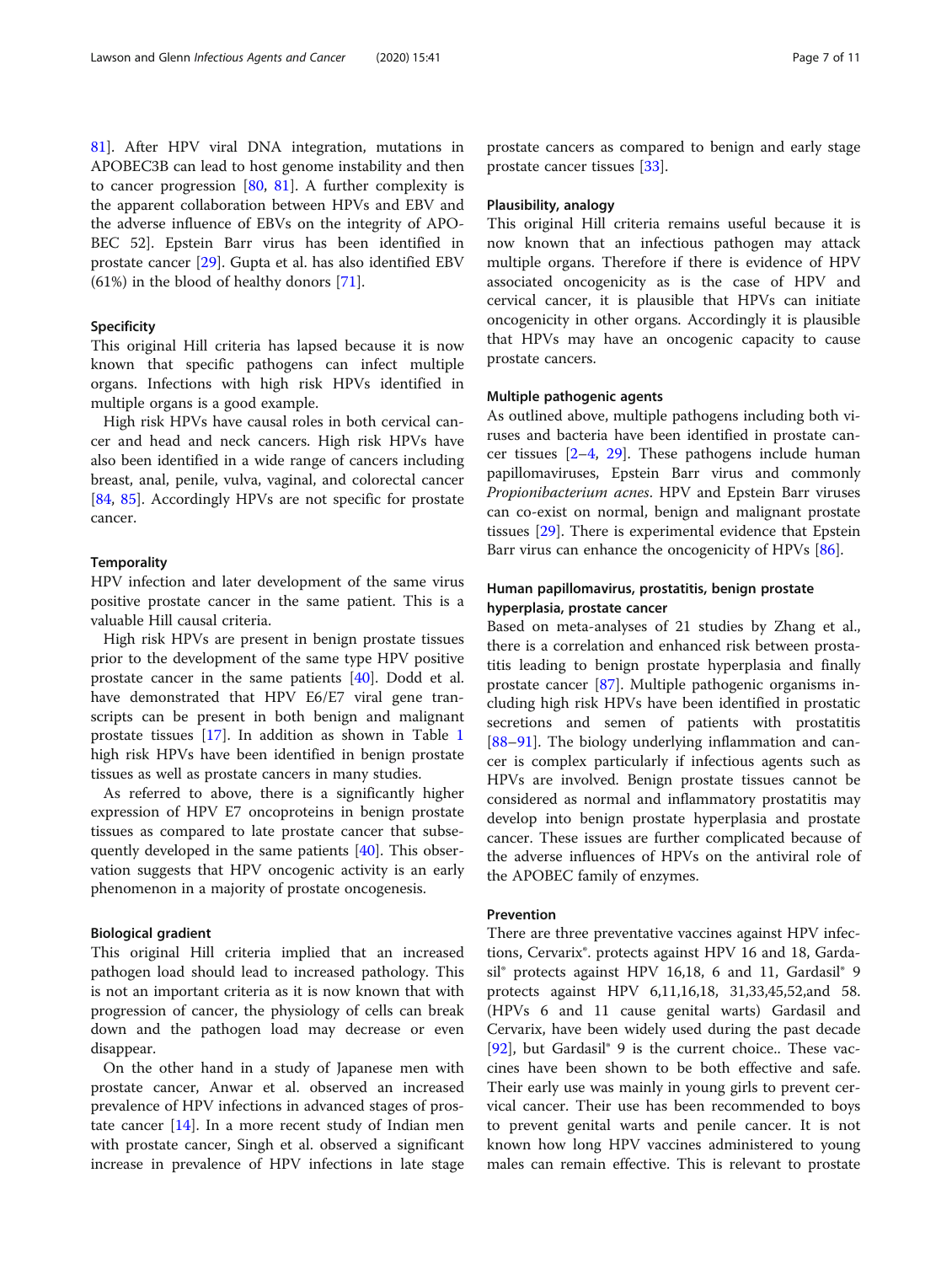<span id="page-7-0"></span>cancer which may not develop for decades after an initial infection by HPVs.

# Discussion and conclusions

The evidence for a causal role of high risk HPVs in prostate cancer is as follows:

- (i) High risk for cancer HPVs have been identified by a range of methods in normal, benign and malignant prostate tissues in a wide range of countries [[9](#page-8-0), [12](#page-8-0), [15,](#page-8-0) [29\]](#page-8-0).
- (ii) In 8 of 26 case control studies the prevalence of high risk HPV DNA was significantly higher in prostate cancers as compared to normal and benign prostate controls. In the more recent studies conducted after the year 2000 and using increasingly sophisticated PCR techniques, there were 231 HPV positive of 1071 prostate cancers [21.6%] and 74 HPV positive of 1103 benign prostate controls [6.7%] ( $p = 0.001$ ).
- (iii)HPV antibodies have been identified in the blood serum of both normal men and prostate cancer patients.
- (iv) High risk HPVs have been identified in benign prostate tissues 1 to 11 years before the development of HPV positive (same type as prior benign) prostate cancer in the same patients [\[40\]](#page-9-0).
- (v) High risk HPV types 16 and 18 have the capacity to immortalise and transform normal prostate cells into malignant cells [[72](#page-9-0)–[76\]](#page-9-0).
- (vi) The most frequent means of HPV transmission is probably by sexual activity [\[21](#page-8-0), [47,](#page-9-0) [48\]](#page-9-0). In addition, HPVs can be transmitted throughout the body via circulating extra – cellular vesicles and blood  $[69-71]$  $[69-71]$  $[69-71]$  $[69-71]$ .
- (vii)The oncogenic mechanisms for HPV oncogenesis in prostate cancer are not clear. There is evidence that HPV E7 oncogenic proteins may be directly involved early in oncogenesis [[40](#page-9-0)]. HPV infections may have an indirect role by inhibiting the protective function of APOBEC3B enzymes against other virus infections [\[80,](#page-10-0) [81](#page-10-0)].
- (viii)There is evidence that high risk HPVs can be associated with inflammatory prostatitis which can lead to benign prostate hyperplasia and later prostate cancer [\[87](#page-10-0)–[91](#page-10-0)].
- (ix)There is ecological evidence which suggests that HPVs may have causal roles in both prostate and cervical cancer in the same populations.

The most important evidence is the reasonably consistent evidence that high risk HPVs are significantly more prevalent in prostate cancers than in normal prostate tissues and benign prostate tissues. Evidence of

changes leading to cancer, were demonstrated by Glenn et al., who showed that (i) high risk HPVs are present in benign prostate tissues who up to 10 years later developed HPV positive prostate cancer of the same HPV type in the same patients, (ii) HPV E7 oncoprotein was much more highly expressed in benign prostate tissues as compared to prostate cancer which had developed years later in the same patients thus indicating early HPV related oncogenesis, (iii) identification of high risk HPV RNA sequence data by massive parallel sequencing indicates that some prostate HPV cancers still have bio-logically active oncoproteins [[40\]](#page-9-0).

The additional evidence, namely, temporality, biological gradient, immortalisation by HPVs and sexual transmission of HPVs, give added plausibility and coherence of HPV's contributing to prostate cancer.

However, sound evidence regarding HPV oncogenic mechanisms in prostate cancer is missing. To find this evidence, genome studies using HPV introduction into normal prostate cells may elucidate the mechanisms involved. This could best be achieved using human cells, in tissue culture. Animal cells and models could also be used, but each papillomavirus is host specific. Growing human papilloma virus (HPV) in nude mice transplanted with human prostate tissue could be another alternative.

The role of HPVs in prostate cancer is complex and differs from HPVs associated cervical cancer. HPV infections may initiate prostate oncogenesis directly and influence oncogenesis indirectly via APOBEC enzymes. In addition HPVs may collaborate with other pathogens in prostate oncogenesis.

# Conclusions

We have used the term "highly likely" because it is less dogmatic than "conclusive".

Overall, the evidence that high risk HPVs have oncogenic roles in prostate cancer meets the key Bradford Hill causal criteria. It is "highly likely" that high risk HPVs have causal roles in prostate cancer. This evidence is sufficiently sound to justify its use in encouraging universal vaccination against HPV infections.

# Supplementary information

Supplementary information accompanies this paper at [https://doi.org/10.](https://doi.org/10.1186/s13027-020-00305-8) [1186/s13027-020-00305-8](https://doi.org/10.1186/s13027-020-00305-8).

Additional file 1 Supplementary Table 1. Cervical cancer and prostate cancer death rates per 100,000 population age adjusted for 77 countries 2015–2018. Source: World Health Organisation International Agency for Research on Cancer 2019.Up to 99% of cervical cancers are human papillomavirus related. There is a significant correlation between death rates for cervical cancer and prostate cancer in the 77 countries for which data is available. Pearson correlation =  $0.437$ ;  $p = 0.001$ 

Additional file 2 Supplementary Table 2. PCR primers used for the detection of HPV DNA. The L1 gene primers are usually MY11 to MY9 (sometimes followed by a nested Gp5+ to Gp6+), or FAP which amplify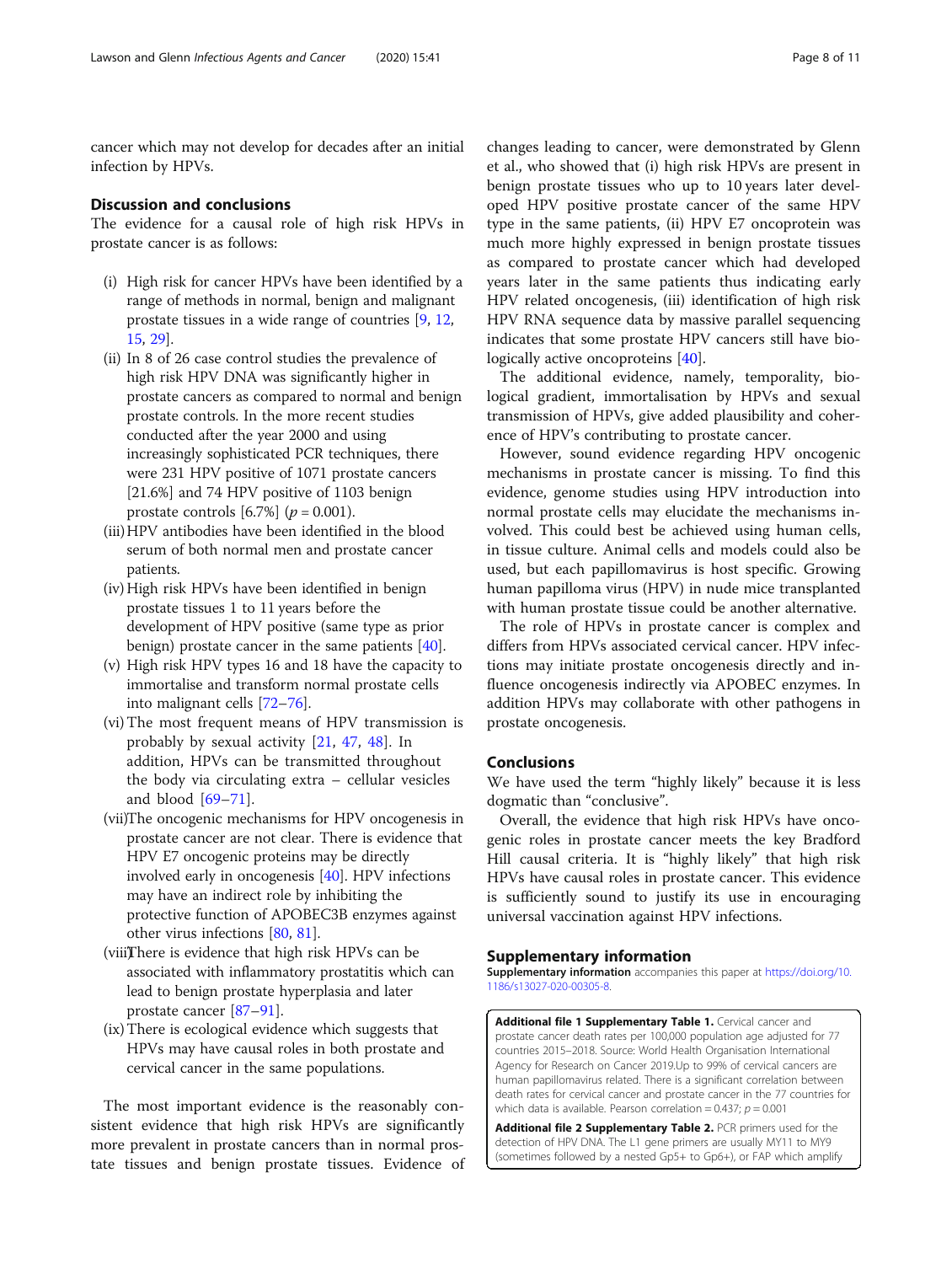<span id="page-8-0"></span>different types of HPV's, such as, low risk types 6,11,and high risk types 16,18 and 33. The 450 bp products were initially typed by hybridisation or line blots using HPV specific probes, but this typing was later replaced by sequencing. Positive results for the L1 region only confirm the presence of HPV DNA. The E6 and or E7 primers however can relate to oncogenicity of HPV in the tissues

#### Abbreviations

APOBEC: Apolipoprotein B mRNA editing enzyme, catalytic polypeptide-like; HPV: Human papillomavirus; PCR: Polymerase chain reaction

#### Acknowledgements

Syed Azim verified the statistical analyses.

#### Ethics approvals

Ethics approval is not applicable. However all our work is covered by the University of New South Wales Ethics Committee number HC 11421.

#### Sources for support

There was no financial or other support for this review article.

#### Authors' contributions

Both authors independently reviewed the publications in PubMed and in reference lists of these publications. Both authors were involved in the concepts and in preparation of the manuscript. The author(s) read and approved the final manuscript.

#### Availability of data and materials

All data relevant to this manuscript is available in this article.

#### Consent for publication

Not applicable.

#### Competing interests

There are no competing financial or intellectual competing interests which apply to any of the authors.

#### Received: 15 April 2020 Accepted: 25 May 2020 Published online: 14 July 2020

#### References

- 1. Hill AB. The environment and disease: association or causation? Proc R Soc Med. 1965;58:295–330.
- 2. Zambrano A, Kalantari M, Simoneau A, Jensen JL, Villarreal LP. Detection of human polyomaviruses and papillomaviruses in prostatic tissue reveals the prostate as a habitat for multiple viral infections. Prostate. 2002;53:263–76.
- 3. Sfanos KS, Sauvageot J, Fedor HL, Dick JD, De Marzo AM, Isaacs WB. A molecular analysis of prokaryotic and viral DNA sequences in prostate tissue from patients with prostate cancer indicates the presence of multiple and diverse microorganisms. Prostate. 2008;68:306–20.
- 4. Chen Y, Wei J. Identification of pathogen signatures in prostate Cancer using RNA-seq. PLoS One. 2015;10:e0128955.
- 5. Le Tortorec A, Matusali G, Mahé D, Aubry F, Mazaud-Guittot S, Houzet L, et al. From ancient to emerging infections: the odyssey of viruses in the male genital tract. Physiol Rev. <https://doi.org/10.1152/physrev.00021.2020> [Epub ahead of print].
- Yang L, Xie S, Feng X, Chen Y, Zheng T, Dai M, et al. Worldwide prevalence of human papillomavirus and relative risk of prostate Cancer: a metaanalysis. Sci Rep. 2015;5:14667.
- 7. Yin B, Liu W, Yu P, Liu C, Chen Y, Duan X, et al. Association between human papillomavirus and prostate cancer: a meta-analysis. Oncol Lett. 2017;14: 1855–65.
- 8. Russo GI, Calogero AE, Condorelli RA, Scalia G, Morgia G, La Vignera S. Human papillomavirus and risk of prostate cancer: a systematic review and meta-analysis. Aging Male. 2018;23:1–7.
- 9. Moghoofei M, Keshavarz M, Ghorbani S, Babaei F, Nahand JS, Tavakoli A, et al. Association between human papillomavirus infection and prostate cancer: a global systematic review and meta-analysis. Asia Pac J Clin Oncol. 2019;15:e59–67.
- 10. McNicol PJ, Dodd JG. High prevalence of human papillomavirus in prostate tissues. Urol J. 1991;145:850–3.
- 11. Arias M, Fan H. The saga of XMRV: a virus that infects human cells but is not a human virus. Emerg Microbes Infect. 2014;3(4):e.
- 12. Chen AC, Waterboer T, Keleher A, Morrison B, Jindal S, McMillan D, et al. Human papillomavirus in benign prostatic hyperplasia and prostatic adenocarcinoma patients. Pathol Oncol Res. 2011;17:613–7.
- 13. Moher D, Liberati A, Tetzlaff J, Altman DG, The PRISMA group. Preferred Reporting Items for Systematic Reviews and Meta-Analyses: The PRISMA Statement. PLoS Med. 2009;6:e1000097.
- 14. Anwar K, Nakakuki K, Shiraishi T, Naiki H, Yatani R, Inuzuka M. Presence of ras oncogene mutations and human papillomavirus DNA in human prostate carcinomas. Cancer Res. 1992;52:5991–6.
- 15. Ibrahim GK, Gravitt PE, Dittrich KL, Ibrahim SN, Melhus O, Anderson SM, et al. Detection of human papillomavirus in the prostate by polymerase chain reaction and in situ hybridization. J Urol. 1992;148:1822–6.
- 16. Rotola A, Monini P, Di Luca D, Savioli A, Simone R, Secchiero P, et al. Presence and physical state of HPV DNA in prostate and urinary-tract tissues. Int J Cancer. 1992;52:359–65.
- 17. Dodd JG, Paraskevas M, McNicol PJ. Detection of human papillomavirus 16 transcription in human prostate tissue. J Urol. 1993;149:400–2.
- 18. Tu H, Jacobs SC, Mergner WJ, Kyprianou N. Rare incidence of human papillomavirus types 16 and 18 in primary and metastatic human prostate cancer. Urology. 1994;44:726–31.
- 19. Moyret-Lalle C, Marçais C, Jacquemier J, Moles JP, Daver A, Soret JY, et al. Ras, p53 and HPV status in benign and malignant prostate tumors. Int J Cancer. 1995;64:124–9.
- 20. Wideroff L, Schottenfeld D, Carey TE, Beals T, Fu G, Sakr W, et al. Human papillomavirus DNA in malignant and hyperplastic prostate tissue of black and white males. Prostate. 1996;28:117–23.
- 21. Terris MK, Peehl DM. Human papillomavirus detection by polymerase chain reaction in benign and malignant prostate tissue is dependent on the primer set utilized. Urology. 1997;50:150–6.
- 22. Serth J, Panitz F, Paeslack U, Kuczyk MA, Jonas U. Increased levels of human papillomavirus type 16 DNA in a subset of prostate cancers. Cancer Res. 1999;59:823–5.
- 23. Carozzi F, Lombardi FC, Zendron P, Confortini M, Sani C, Bisanzi S, et al. Association of human papillomavirus with prostate cancer: analysis of a consecutive series of prostate biopsies. Int J Biol Markers. 2004;19:257–61.
- 24. Leiros GJ, Galliano SR, Sember ME, Kahn T, Schwarz E, Eiguchi K. Detection of human papillomavirus DNA and p53 codon 72 polymorphism in prostate carcinomas of patients from Argentina. BMC Epidemiol Health. 2015;37: e2015005.
- 25. Silvestre RV, Leal MF, Demachki S, Nahum MC, Bernardes JG, Rabenhorst SH, et al. Low frequency of human papillomavirus detection in prostate tissue from individuals from northern Brazil. Mem Inst Oswaldo Cruz. 2009;104: 665–7.
- 26. Martinez-Fierro ML, Leach RJ, Gomez-Guerra LS, Garza-Guajardo R, Johnson-Pais T, Beuten J, et al. Identification of viral infections in the prostate and evaluation of their association with cancer. BMC Cancer. 2010;10:326.
- 27. Aghakhani A, Hamkar R, Parvin M, Ghavami N, Nadri M, Pakfetrat A, et al. The role of human papillomavirus infection in prostate carcinoma. Scand J Infect Dis. 2011;43:64–9.
- 28. Tachezy R, Hrbacek J, Heracek J, Salakova M, Smahelova J, Ludvikova V, et al. HPV persistence and its oncogenic role in prostate tumors. J Med Virol. 2012;84:1636–45.
- 29. Whitaker NJ, Glenn WK, Sahrudin A, Orde MM, Delprado W, Lawson JS. Human papillomavirus and Epstein Barr virus in prostate Cancer: Koilocytes indicate potential oncogenic influences of human papillomavirus in prostate Cancer. Prostate. 2013;73:236–41.
- 30. Ghasemian E, Monavari SH, Irajian GR, Jalali Nodoshan MR, Roudsari RV, Yahyapour Y. Evaluation of human papillomavirus infections in prostatic disease: a cross-sectional study in Iran. Asian Pac J Cancer Prev. 2013;14: 3305–8.
- 31. Mokhtari M, Taghizadeh F, Hani M. Is prostatic adenocarcinoma in a relationship with human papilloma virus in Isfahan -Iran. J Res Med Sci. 2013;18:707–10.
- 32. Michopoulou V, Derdas SP, Symvoulakis E, Mourmouras N, Nomikos A, Delakas D, et al. Detection of human papillomavirus (HPV) DNA prevalence and p53 codon 72 (Arg72Pro) polymorphism in prostate cancer in a Greek group of patients. Tumour Biol. 2014;35:12765–73.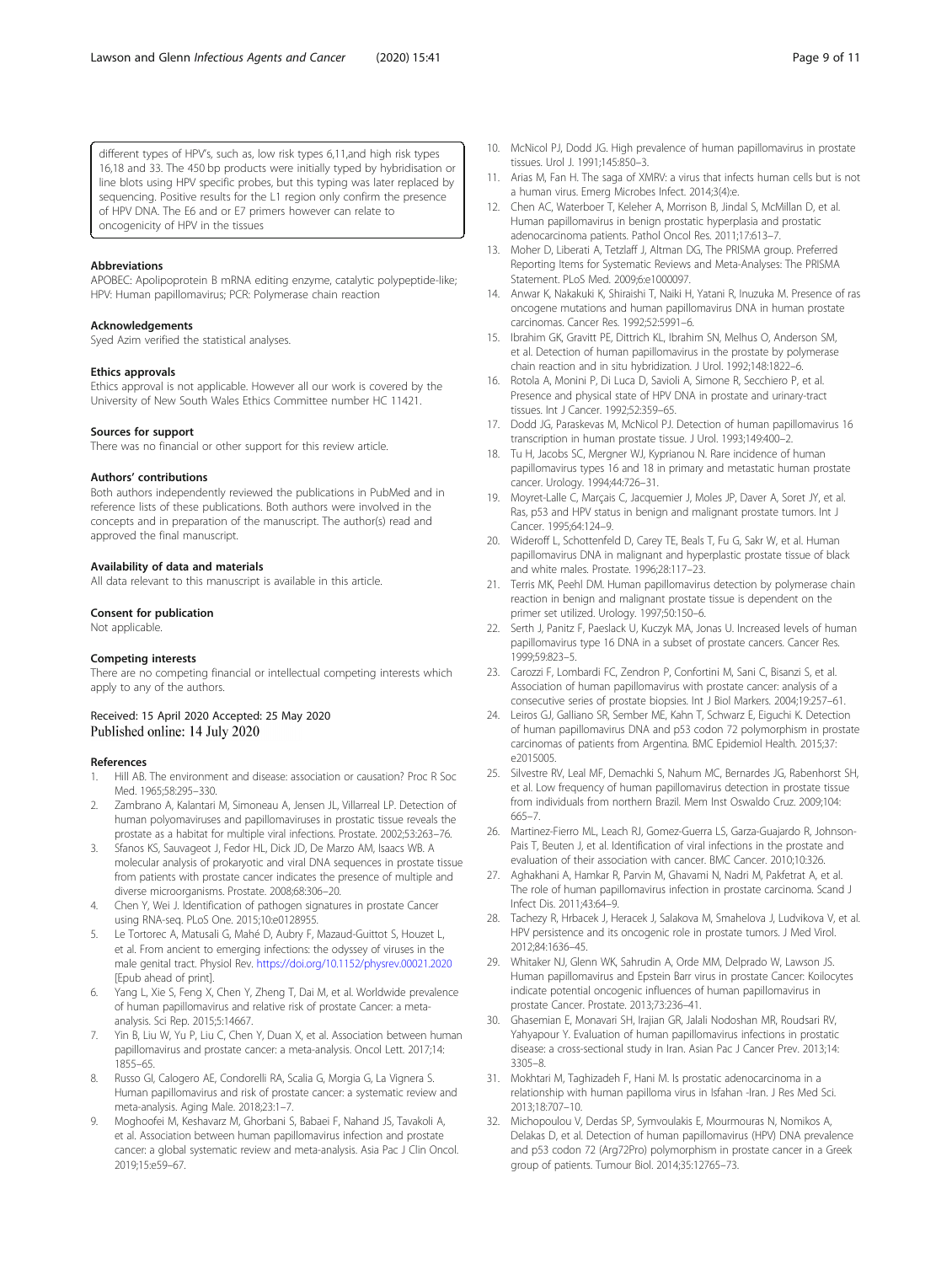- <span id="page-9-0"></span>33. Singh N, Hussain S, Kakkar N, Singh SK, Sobti RC, Bharadwaj M. Implication of high risk Human papillomavirus HR-HPV infection in prostate cancer in Indian population- A pioneering case-control analysis. Sci Rep. 2015;5:7822.
- 34. Huang L, Wu MG, He J, Wei ZS, Lü WX, Song XJ, et al. Correlation of highrisk HPV 16/18 infections with prostate cancer. Zhonghua Nan Ke Xue. 2016; 22:501–5 Chinese.
- 35. Dávila-Rodríguez MI, Ignacio Morales CV, Aragón Tovar AR, Olache Jimenez D, Castelán Maldonado E, Lara Miranda S, et al. Human papilloma virus detection by INNOLiPA HPV in prostate tissue from men of Northeast Mexico. Asian Pac J Cancer Prev. 2016;17:4863–5.
- 36. Atashafrooz F, Rokhbakhsh-Zamin F. Frequency and type distribution of human papilloma virus in patients with prostate Cancer, Kerman, southeast of Iran. Asian Pac J Cancer Prev. 2016;17:3953–8.
- 37. Medel-Flores O, Valenzuela-Rodríguez VA, Ocadiz-Delgado R, Castro-Muñoz LJ, Hernández-Leyva S, Lara-Hernández G, et al. Association between HPV infection and prostate cancer in a Mexican population. Genet Mol Biol. 2018;41:781–9.
- 38. Sarkar FH, Sakr WA, Li YW, Sreepathi P, Crissman JD. Detection of human papillomavirus (HPV) DNA in human prostatic tissues by polymerase chain reaction (PCR). Prostate. 1993;22:171–80.
- 39. Pascale M, Pracella D, Barbazza R, Marongiu B, Roggero E, Bonin S, et al. Is human papillomavirus associated with prostate cancer survival? Dis Markers. 2013;35:607–13.
- 40. Glenn WK, Ngan CC, Amos TG, Edwards RJ, Swift J, Lutze-Mann L, et al. High risk human papillomaviruses (HPVs) are present in benign prostate tissues before development of HPV associated prostate cancer. Infect Agent Cancer. 2017;12:46.
- 41. Masood S, Rhatigan RM, Powell S, Thompson J, Rodenroth N. Human papillomavirus in prostatic cancer: no evidence found by in situ DNA hybridization. South Med J. 1991;84:235–6.
- 42. Effert PJ, Frye RA, Neubauer A, Liu ET, Walther PJ. Human papillomavirus types 16 and 18 are not involved in human prostate carcinogenesis: analysis of archival human prostate cancer specimens by differential polymerase chain reaction. J Urol. 1992;147:192–6.
- 43. Serfling U, Ciancio G, Zhu WY, Leonardi C, Penneys NS. Human papillomavirus and herpes virus DNA are not detected in benign and malignant prostatic tissue using the polymerase chain reaction. J Urol. 1992;148:192–4.
- 44. Anderson M, Handley J, Hopwood L, Murant S, Stower M, Maitland NJ. Analysis of prostate tissue DNA for the presence of human papillomavirus by polymerase chain reaction, cloning, and automated sequencing. J Med Virol. 1997;52:8–13.
- 45. Noda T, Sasagawa T, Dong Y, Fuse H, Namiki M, Inoue M. Detection of human papillomavirus (HPV) DNA in archival specimens of benign prostatic hyperplasia and prostatic cancer using a highly sensitive nested PCR method. Urol Res. 1998;126:165–9.
- 46. Saad F, Gu K, Jean-Baptiste J, Gauthier J, MesMasson AM. Absence of human papillomavirus sequences in early stage prostate cancer. Can J Urol. 1999;6:834–8.
- 47. Gazzaz FS, Mosli HA. Lack of detection of human papillomavirus infection by hybridization test in prostatic biopsies. Saudi Med J. 2009;30:633–7.
- 48. Yow MA, Tabrizi SN, Severi G, Bolton DM, Pedersen J, Longano A, et al. Detection of infectious organisms in archival prostate cancer tissues. BMC Cancer. 2014;14:579.
- 49. Lenze D, Müller H, Hummel M. Considerations for the use of formalin-fixed and paraffin-embedded tissue specimens for clonality analysis. Journal of Hematopathology. 2012;5:27–34.
- 50. Tang KW, Alaei-Mahabadi B, Samuelsson T, Lindh M, Larsson E. The landscape of viral 464 expression and host gene fusion and adaptation in human cancer. Nat Commun. 2013;4:2513.
- 51. Vinner L, Mourier T, Friis-Nielsen J, Gniadecki R, Dybkaer K, Rosenberg J, et al. Investigation of human cancers for retrovirus by low-stringency target enrichment and high-throughput sequencing. Sci Rep. 2015;5:13201.
- 52. Dillner J, Knekt P, Boman J, Lehtinen M, Af Geijersstam V, Sapp M, et al. Sero-epidemiological association between human-papillomavirus infection and risk of prostate cancer. Int J Cancer. 1998;75:564–7.
- 53. Hisada M, Rabkin CS, Strickler HD, Wright WE, Christianson RE, van den Berg BJ. Human papillomavirus antibody and risk of prostate cancer. JAMA. 2000; 283:340–1.
- 54. Hayes RB, Pottern LM, Strickler H, Rabkin C, Pope V, Swanson GM, et al. Sexual behaviour, STDs and risks for prostate cancer. Br J Cancer. 2000; 82:718–25.
- 55. Rosenblatt KA, Carter JJ, Iwasaki LM, Galloway DA, Stanford JL. Serologic evidence of human papillomavirus 16 and 18 infections and risk of prostate cancer. Cancer Epidemiol Biomark Prev. 2003;12:763–8.
- 56. Adami HO, Kuper H, Andersson SO, Bergström R, Dillner J. Prostate cancer risk and serologic evidence of human papilloma virus infection: a populationbased case-control study. Cancer Epidemiol Biomark Prev. 2003;12:872–5.
- Korodi Z, Dillner J, Jellum E, Lumme S, Hallmans G, Thoresen S, et al. Human papillomavirus 16, 18, and 33 infections and risk of prostate cancer: a Nordic nested case-control study. Cancer Epidemiol Biomark Prev. 2005;14:2952–5.
- 58. Sutcliffe S, Giovannucci E, Gaydos CA, Viscidi RP, Jenkins FJ, Zenilman JM, et al. Plasma antibodies against chlamydia trachomatis, human papillomavirus, and human herpesvirus type 8 in relation to prostate cancer: a prospective study. Cancer Epidemiol Biomark Prev. 2007;16:1573–80.
- 59. Sitas F, Urban M, Stein L, Beral V, Ruff P, Hale M, et al. The relationship between anti-HPV-16 IgG seropositivity and cancer of the cervix, anogenital organs, oral cavity and pharynx, oesophagus and prostate in a black south African population. Infect Agent Cancer. 2007;2:6.
- 60. Huang WY, Hayes R, Pfeiffer R, Viscidi RP, Lee FK, Wang YF, et al. Sexually transmissible infections and prostate cancer risk. Cancer Epidemiol Biomark Prev. 2008;17:2374–81.
- 61. Dennis LK, Coughlin JA, McKinnon BC, Wells TS, Gaydos CA, Hamsikova E, et al. Sexually transmitted infections and prostate cancer among men in the U.S. military. Cancer Epidemiol Biomark Prev. 2009;18:2665–71.
- 62. Sutcliffe S, Viscidi RP, Till C, Goodman PJ, Hoque AM, Hsing AW, et al. Human papillomavirus types 16, 18, and 31 serostatus and prostate cancer risk in the prostate Cancer prevention trial. Cancer Epidemiol Biomark Prev. 2010;19:614–8.
- 63. Hrbacek J, Urban M, Hamsikova E, Tachezy R, Eis V, Brabec M, Heracek J. Serum antibodies against genitourinary infectious agents in prostate cancer and benign prostate hyperplasia patients: a case-control study. BMC Cancer. 2011;11:53.
- 64. Zhao X, Zhou Z, Chen Y, Chen W, Ma H, Pu J. Role of antibodies to human papillomavirus 16 in prostate cancer: a seroscreening by peptide microarray. Tumour Biol. 2017;39:1–9.
- 65. Combes JD, Pawlita M, Waterboer T, Hammouda D, Rajkumar T, Vanhems P, et al. Antibodies against high-risk human papillomavirus proteins as markers for invasive cervical cancer. Int J Cancer. 2014;135:2453–61.
- 66. Taylor ML, Mainous AG 3rd, Wells BJ. Prostate cancer and sexually transmitted diseases: a meta-analysis. Fam Med. 2005;37:506–12.
- 67. Johnson AM, Mercer CH, Beddows S, de Silva N, Desai S, Howell-Jones R, et al. Epidemiology of, and behavioural risk factors for, sexually transmitted human papillomavirus infection in men and women in Britain. Sex Transm Infect. 2012;88:212–7.
- 68. Lyu Z, Feng X, Li N, Zhao W, Wei L, Chen Y, et al. Human papillomavirus in semen and the risk for male infertility: a systematic review and metaanalysis. BMC Infect Dis. 2017;17:714.
- Guenat D, Hermetet F, Prétet J-L, Mougin C. Exosomes and other extracellular vesicles in HPV transmission and carcinogenesis. Viruses. 2017;9:211.
- 70. De Carolis S, Storci G, Ceccarelli C, Savini C, Gallucci L, Sansone P, et al. HPV DNA associates with breast Cancer malignancy and it is transferred to breast Cancer stromal cells by extracellular vesicles. Front Oncol. 2019;9:860.
- 71. Gupta I, Nasrallah GK, Sharma A, Jabeen A, Smatti MK, Al-Thawadi HA, Sultan AA, Alkhalaf M. Vranic, Al Moustafa A-E. co-prevalence of human papillomaviruses (HPV) and Epstein–Barr virus (EBV) in healthy blood donors from diverse nationalities in Qatar. Cancer Cell Int. 2020;20:107.
- 72. Rhim JS, Webber MM, Bello D, Lee MS, Arnstein P, Chen LS, et al. Stepwise immortalization and transformation of adult human prostate epithelial cells by a combination of HPV-18 and v-Ki-ras. Proc Natl Acad Sci U S A. 1994;91: 11874–8.
- 73. Naghashfar Z, DiPaolo JA, Woodworth CD, Passaniti A. Immortalization of human adult prostatic adenocarcinoma cells by human papilloma virus HPV16 and −18 DNA. Cancer Lett. 1996;100:47–54.
- 74. Bello D, Webber MM, Kleinman HK, Wartinger DD, Rhim JS. Androgen responsive adult human prostatic epithelial cell lines immortalized by human papillomavirus 18. Carcinogenesis. 1997;18:1215–23.
- 75. Sitas F, Urban M, Stein L, Beral V, Ruff P, Hale M, et al. Immortalization of human prostate epithelial cells by HPV 16 E6/E7 open reading frames. Prostate. 1999;40:150–8.
- 76. Schütze DM, Snijders PJ, Bosch L, Kramer D, Meijer CJ, Steenbergen RD. Differential in vitro immortalization capacity of eleven (probable) high-risk human papillomavirus types. J Virol. 2014;88:1714–24.